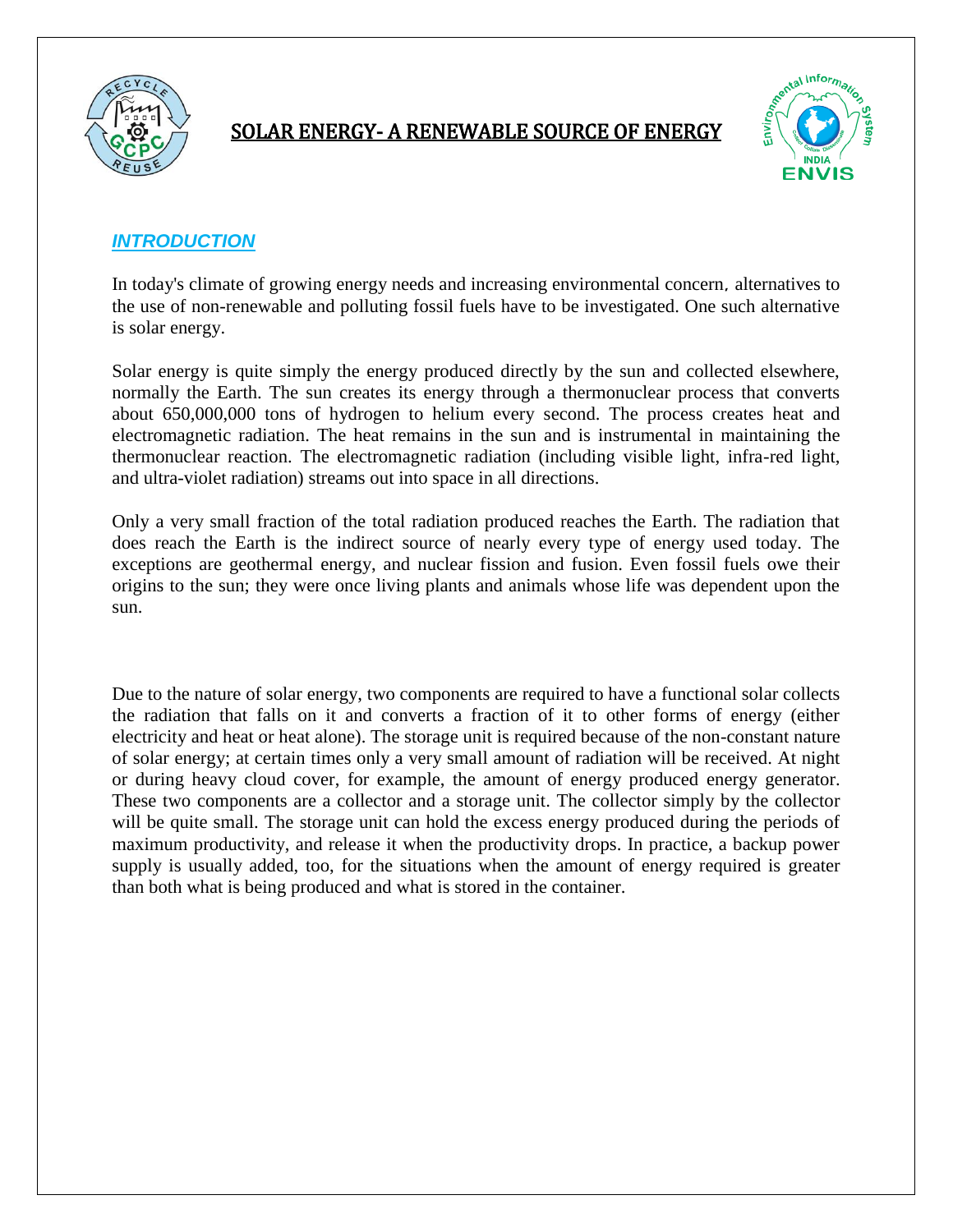## **Window of Opportunity: Solar Energy Industry in India**

Solar energy is one of the purest and clean forms of energy we receive on earth, without any environmental degradation. Thanks to the never-ending solar radiations we receive, it is responsible for all the life processes taking place on earth. If we tap into this energy systematically, this can be the largest source of energy, and even a tenth of energy from solar rays on earth can solve the entire energy crisis

In India, however, the potential of energy from solar rays is about 750GW. If this energy is utilized, we won't need any other source of energy in our country. There are many ways converting solar energy to electricity, but most widely used ones are by using photo-voltaic cells (also called solar cells) and concentrated solar power, where solar rays are focused and the concentrated power generates heat to run the solar plant.

Solar energy has gained a lot of significance in recent decade, due to shortage of non-renewable sources of energy. As on 30 June 2015, the installed grid connected solar power capacity is 4,060.65 MW, and India expects to install an additional 10,000 MW by 2017 and a total of 100,000 MW by 2022.

India being the first country in the world to setup the ministry of non-conventional energy resources, Gujarat has been a leader in solar power generation and contributes 2/3rd of the 900 MW of photovoltaic in the country

There have been a few initiatives from the government, such as the Indian Solar Loan Programme, which has focused on financing solar home power systems, to increase the use of solar energy for domestic use. It may also include lighting, irrigation or water heaters. Notably, Bangalore city has the largest deployment of solar water heaters in India.

Solar industry has Investment 2015 also highlights a record \$119 billion in new investment. Gujarat and Rajasthan alone account to more than 88% of total solar energy produced in India.

As an entrepreneur, the potential for innovation is endless in this sector, as the whole world is moving in a direction to minimize the use of renewable energy and opting for solar devices. Right from automobiles to domestic appliances and handheld devices, solar is going to dominate the market in our near future. Moreover, as the efficiency of solar cells is less than 10%, there is huge scope for innovators to develop energy efficient solar devices and make it cost-effective to address the demands of the large population in our country.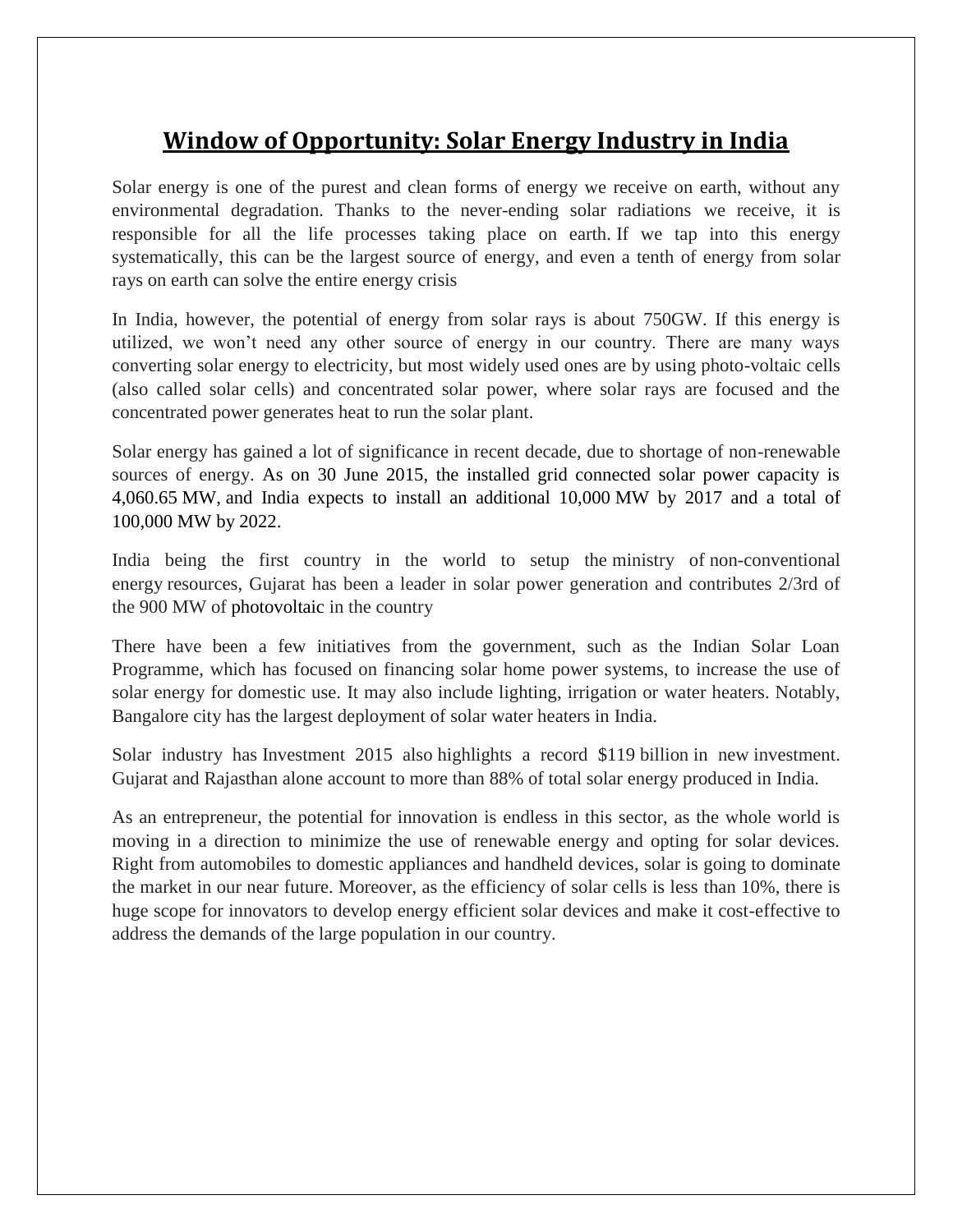## **Advantages of Solar Energy**

### 1. You Can Make Money

One of the best advantages of solar energy, and the one that is primarily responsible for the rapid growth of solar installations in Europe over the past several years is that you can make money from the sun.

As a result of feed In Tariff policies in place in much of Europe, you can build sell the electricity, and that income can last for 20 years or more.

For each dollar you can reduce your electrical bill, your house can increase in value by up to \$20.

Even if you don't build the solar yourself – in some markets solar companies might be willing to lease your roof or land to install their solar installation. In some cases a joint venture arrangement is also a possibility.

### 2. You Can Save Money

If you use the electricity yourself, instead of buying it from the grid, you can save money, which is just as good as making money. This advantage alone is propelling the rapid adoption of solar energy in the USA and many other markets around the world.

### 3. Solar Energy Is Abundant

The sun will be around a lot longer than oil, coal or gas will be.

Some of the materials used to make solar cells to convert the solar energy into electricity, such as the more exotic composite materials may run out over time, but the basic elements used to make solar cells (e.g., silicon and aluminum) are all abundant and recyclable.

### 4. As Long As there is Light – It Works

The amount of sunshine can vary depending on where you are or what the weather is like, but as long as there is light (even a small amount) PV cells can still produce electricity.

#### 5. Sunshine Is Free

Solar energy is free. Sure, there is an initial capital cost to install a system that will convert the electromagnetic energy and photons sent out by the sun into electricity, but once you have made the investment and the sun keeps shining you will be producing electricity. No one will be sending you a bill for sunshine.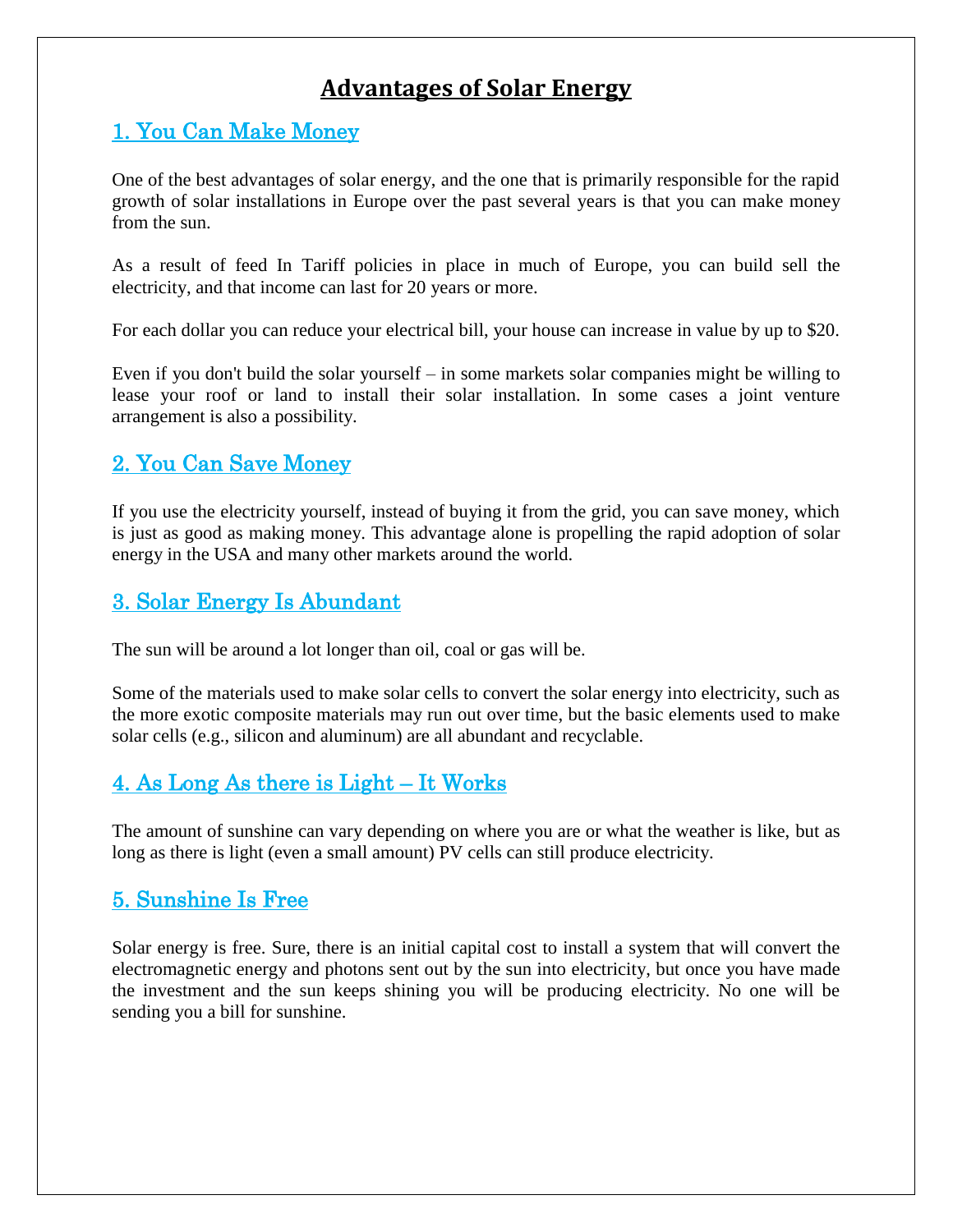### 6. Environmentally Friendly

Solar energy powers the environment and life on the planet so there's no energy source more earth-friendly. Compared to the burning of fossil fuels, which release greenhouse gases, carcinogens and carbon dioxide, solar cells do not release anything harmful into the air as they convert the sun's energy into electricity. If you want clean air – one of the important advantages of solar energy is that it will help get us there.

#### 7. Solar Energy Is Cost Effective

While a solar photovoltaic panel is still relatively expensive, it will pay for itself over time from the sale of electricity or from saving you money by reducing the amount of electricity you'll have to buy. The time it takes you to recover your net investment (investment less incentives) is known as the payback period. Generally, the payback period for solar installations is getting shorter and shorter.

Note: Solar hot water panels have been greatly improved in recent years and, with lower cost, payback times for domestic systems can not be as short as five years.

In some geographical areas producing electricity from the sun already costs less per kilowatt hour of electricity produced than producing it from fossil fuels.

As coal, gas, oil and nuclear energy fuel prices continue to raise solar energy will become even more cost effective. There is a start up cost, but then it starts paying for itself. Once you break even, everything after that is profit. Compare this to paying a monthly bill and getting no return on investment.

### 8. Solar Energy Is Clean

Solar energy is a clean alternative to fossil fuels and nuclear power. It's silent. Solar power can be captured anywhere without creating noise pollution that might otherwise up set neighbors and wildlife. Thus, no danger of damaging our already damaged environment further and you can be part of the Green initiative, lower your carbon footprint, and save our planet from harmful greenhouse gases.

#### 9. Greatly Reduced Contribution to Global Warming

One of the greatest advantages of solar energy, of course, is that there is no carbon dioxide, methane or other emissions that warm the atmosphere. However, manufacturing, transporting and installation of solar panels are necessarily accompanied by some of those emissions.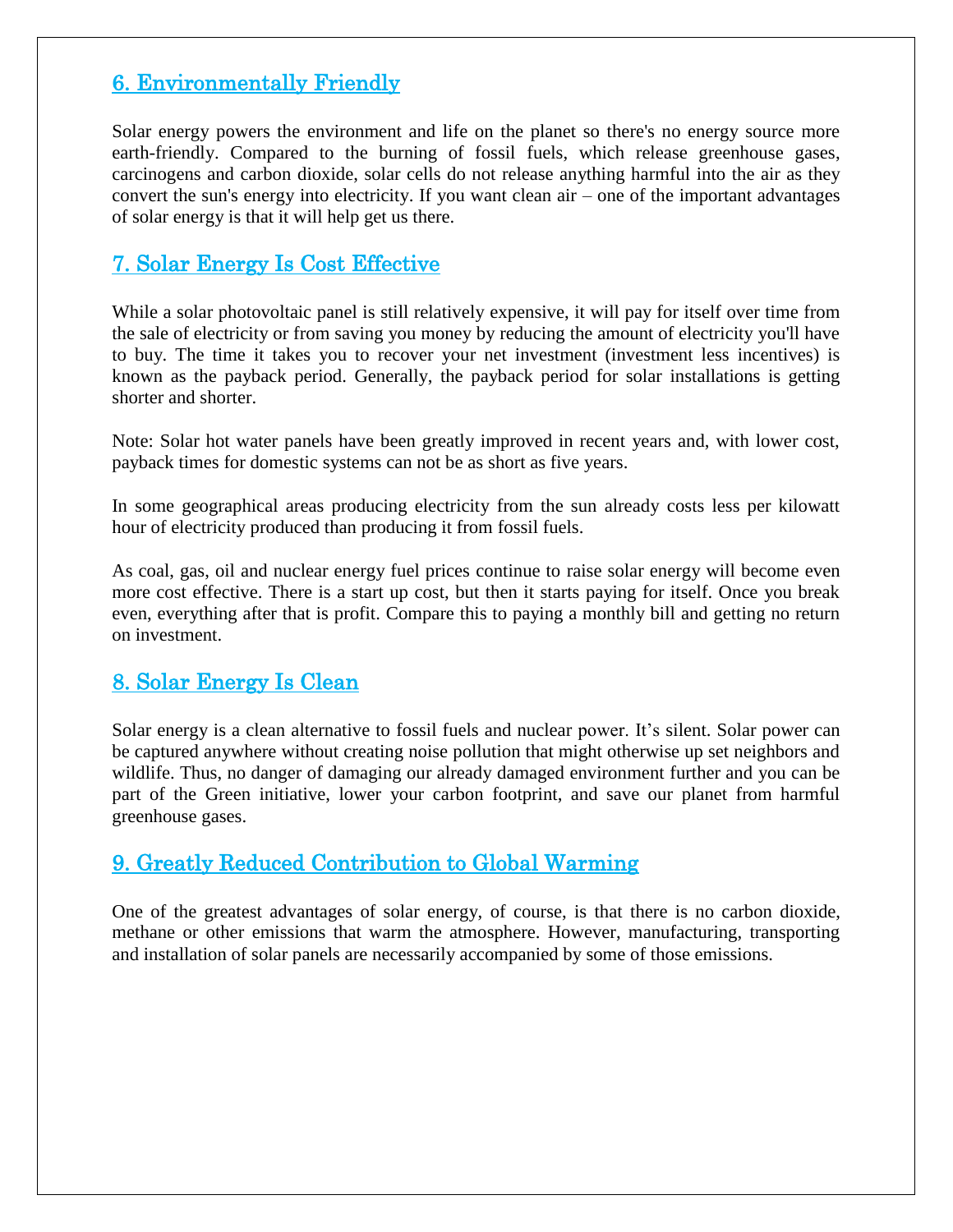## **Solar Energy Potential in Industries**

There is a vast potential for use of solar energy devices / systems in industries for process heat and other thermal applications.

Presently energy for these applications is being met mainly through fuel oil which is not only import dependent but also creating huge GHG emissions in atmosphere resulting threat to our planet.

India is consuming over 100 million tons of oil every year for various uses. Out of this, almost 40% is being consumed in the industrial sector alone. Further, 40-50% of this consumption is in thermal form alone with temperature range below 250 c which comes to around 15 million tons of fuel oil per annum. The applications include mercerizing, drying and finishing in textile industry, cooking, drying and canning in food industry, craft pulping, bleaching and drying in pulp and paper industry, drying and cleaning in leather industry and various such applications in many more industries. The working fluid required for these applications is pressurized hot water, steam or hot air in temperature range of 60-250 C.

There are number of solar energy technologies which can be used for such applications and reduce consumption of fuel oil mainly during day time. The technologies include solar water heating systems, steam generating systems and air heating systems based on flat plate or evacuated tube collectors and automatically tracked solar concentrating collectors.

**Solar water heating** is well established technology and is in promotion worldwide. It can be used in industries for boiler feed applications in raising water temperature from 25 to 80 C and thereby saving substantial amount of fuel oil being used in boilers. 10,000 liters per day capacity system may cost between Rs. 15-18 Lacs and can save around 14,000 liters of fuel oil per year for a period of about 20 years, the life of the system.



#### **Flat Plate Collector Diagram**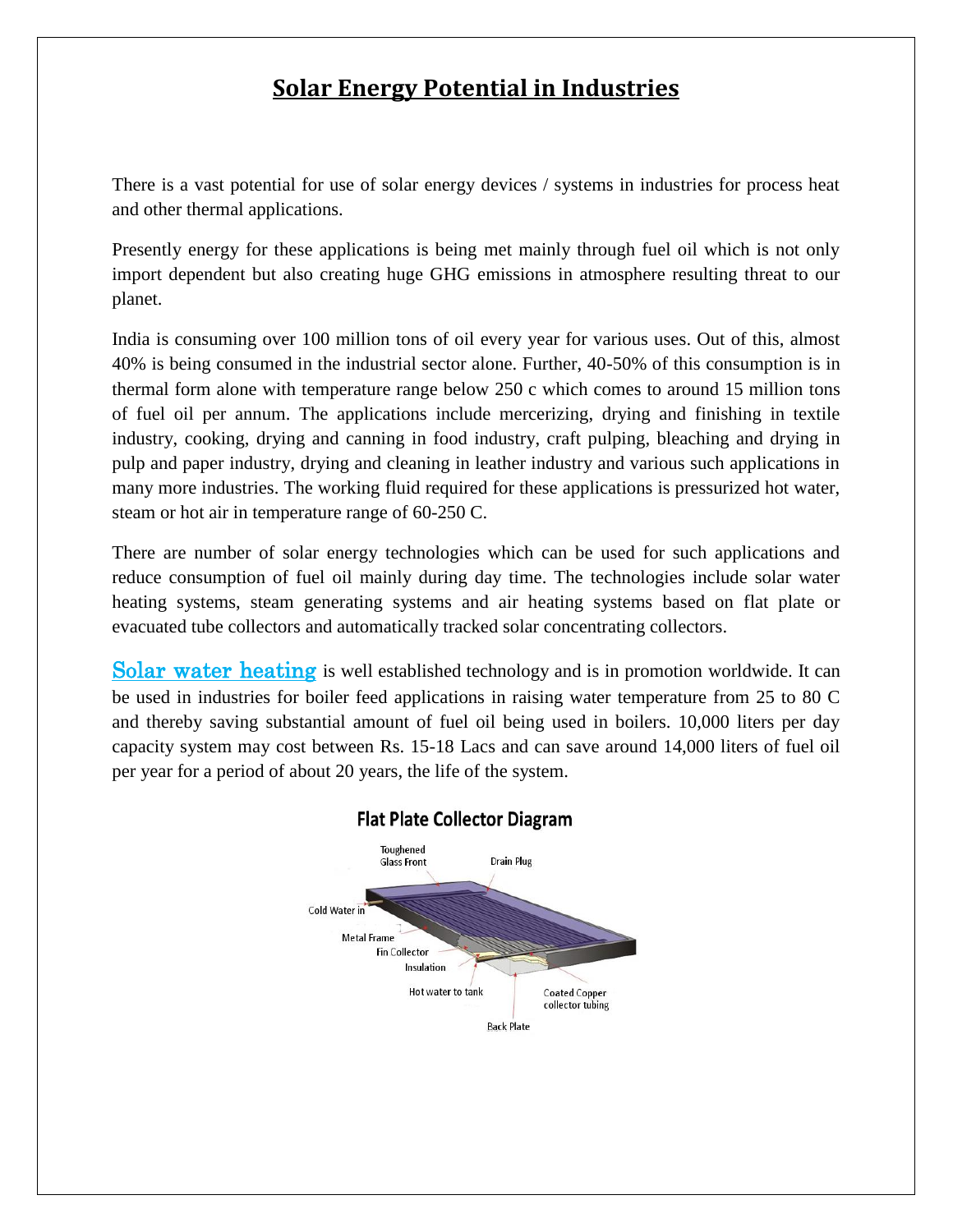Solar heating system based on flat plate collectors have been found to be useful in food processing industries for drying of various food products.

i<br>I

These industries generally require hot air at low temperature as process heat for drying of products such as tea leaves / coffee beans, and also for processing of fruits, spices, cereals, mushroom, vegetables, fish, seafood etc

Steam generating system**:-** Two types of solar steam generating systems; one based on fixed receiver E-W automatically tracked concentrating technology (Scheffler) and the other on fully tracked receiver on dish technology

1. Fixed receiver E-W tracked technology- A solar steam generating system based on this technology comprises elliptically shaped parabolic solar concentrators (each of 16 sq. m. size in general) arranged in pairs of sleeping and standing dishes in parallel modules, aligned in a perfect east – west direction. Receivers (heat exchangers painted black) are placed in the focus of each pair of dishes. Above the receiver is a header pipe half-filled with water. Cold water enters the receiver through the inner pipe coming from header. Solar rays falling onto the dishes are reflected and concentrated onto the receivers. Due to the high temperatures achieved, the water within the receiver is converted into steam. The steam generated in the system is stored in the upper half (empty portion) of the header pipe and if the steam is not drawn, the pressure of steam keeps on increasing.

The steam is then drawn / sent to the kitchen for cooking food or to other units for variety of applications including laundry, process heat, sterilization, air conditioning etc. Each set of dishes of the system is connected with a metal wire rope which is further connected to a winch having DC motor fixed with a timer mechanism. This mechanism keeps on moving the dishes in the direction of the sun. This type of tracking system is called central tracking. To ensure that steam is available even when sun is not there (at night and on cloudy days in monsoon) the Solar Steam generating system is connected with a Fuel fired boiler which acts as a back-up system.

A solar steam system comprising of 96 sq.m of dish area of this technology (6 dishes each of 16 sq. m) may generate around 150 to 200 kg of steam in a day depending on location and various other features can save around 4,500 liters of diesel in a year.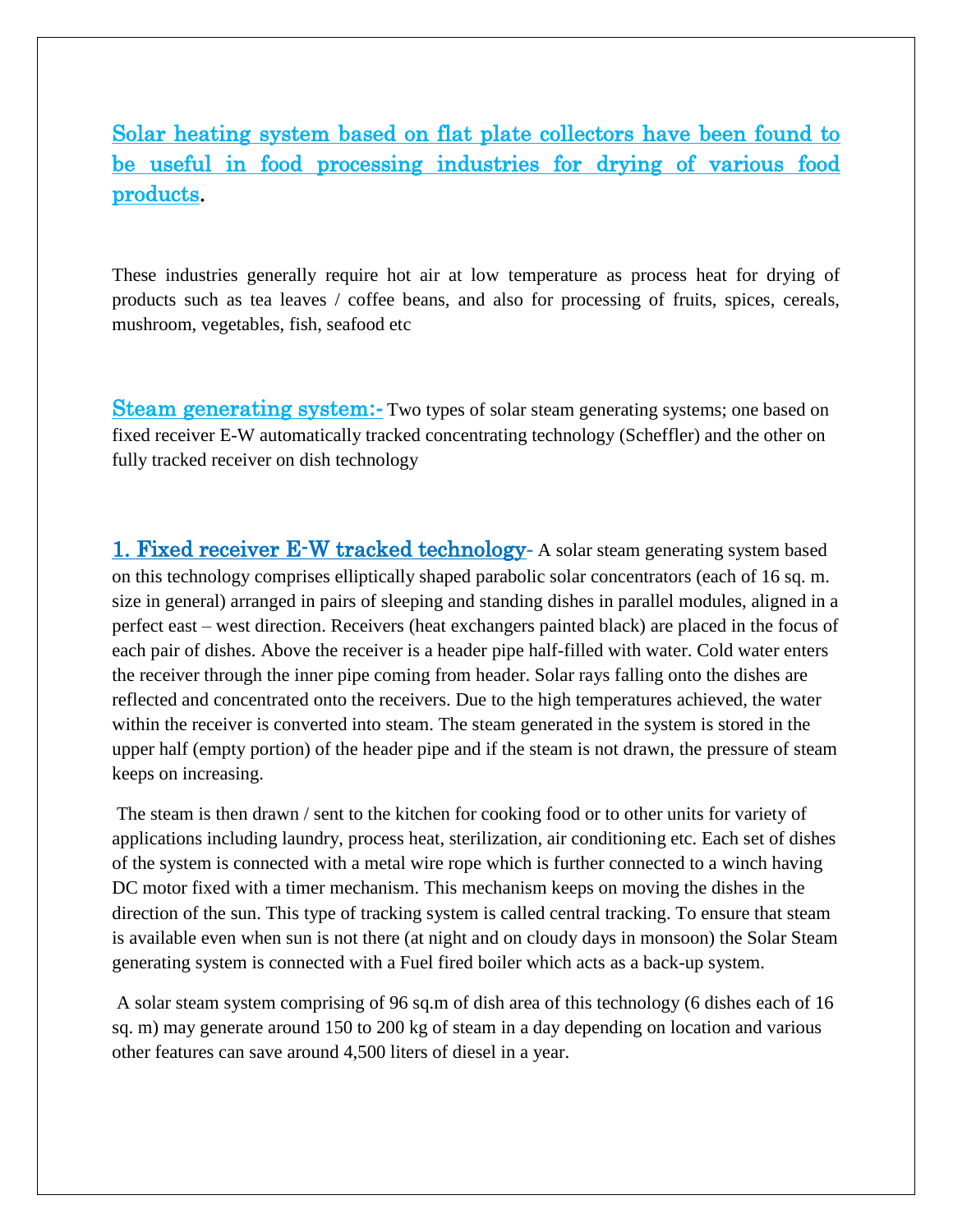

## 2. Fully automatically tracked large dish technology-

It is a Fresnel paraboloid reflecting concentrator (named Arun 160) mounted on a flat dish with downward facing cavity receiver at its focus designed to absorb the concentrated solar energy and to transfer it for useful application. The concentrator tracks the sun on two axes, continuously facing it to capture maximum amount of solar radiation over a day. The dish concentrator along with the receiver is mounted on a specially designed tower.

The system is equipped with a heat retrieval mechanism (which may consist of piping and fittings, insulation, fluid circulating pump, etc.), and system controls related to tracking, thermal system and security/ emergency measures. The configuration of an industrial process heat solar system depends on the respective application. Broadly, it may consist of one (or more)

number of solar dish, specially designed heat exchangers for transferring solar heat to the existing thermal system in the user industry, fluid pre-treatment equipment and storage vessel (if required), apart from piping/ fittings, fluid circulating pump(s), insulation, control valves etc. on application side for delivery of heat as per the requirements.

A unit of ARUN-160 dish concentrator having 160 square meter of aperture area was developed and installed at Mahanand Dairy at Latur in Maharashtra for pasteurization of about 20,000 to 25,000 liters of milk under MNRE sponsored R&D and has been working satisfactorily since 2006. The dishes are now being installed at various places for different applications under a field evaluation demonstration project of MNRE.

Each dish of this technology having a weight of around 20 tones could generate around 600 to 700 of steam in a day depending on the solar insolation and steam pressure. More dishes could be installed for meeting the required steam in an establishment at desired temperature and pressure but the initial investment will be too high.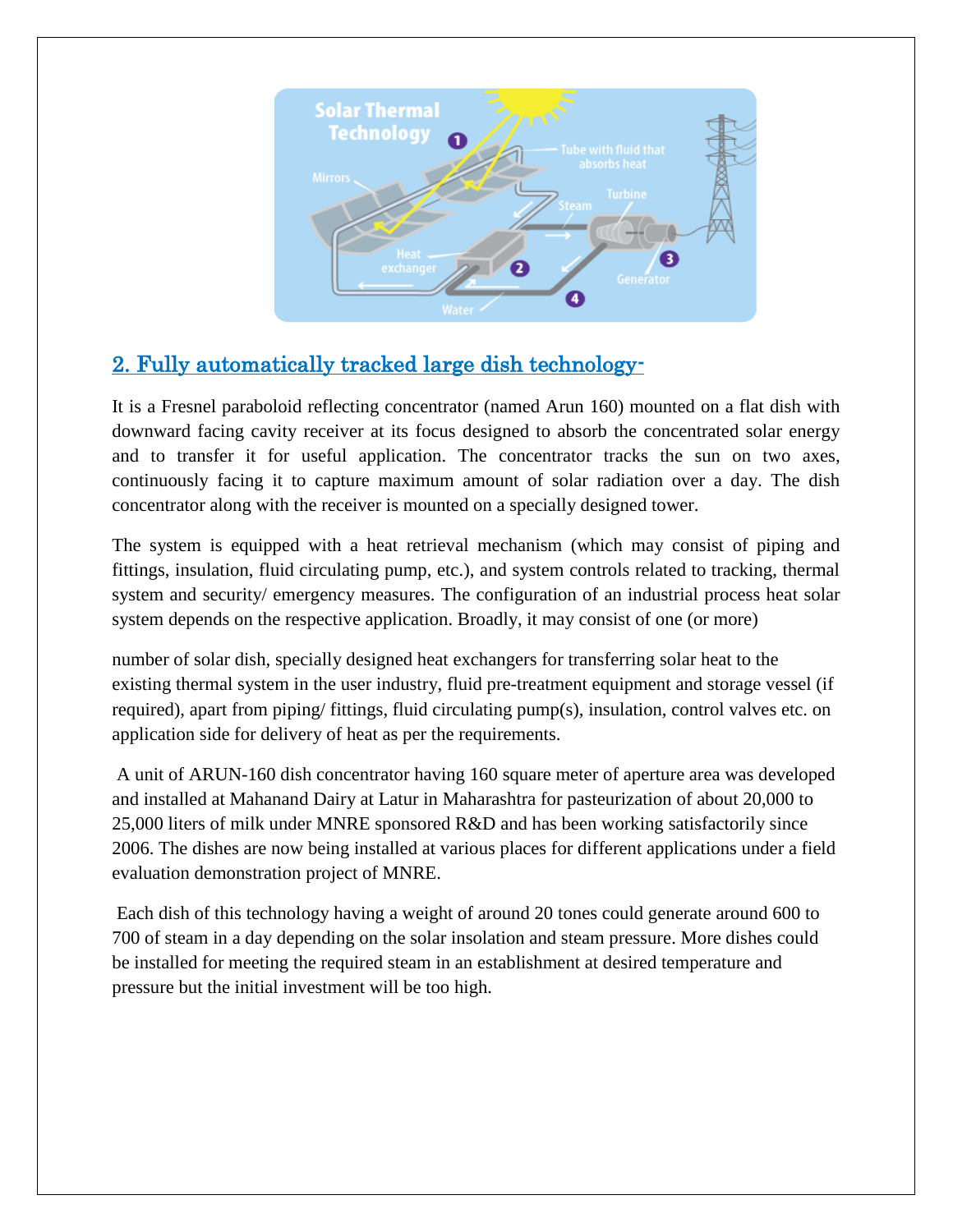## Hot air is also required in industries such as leather, textiles, chemicals, rubber, paper, pharmaceuticals etc. Solar Energy use for Drying:

i<br>I

It is estimated that over 800 million kg, of tea leaves are being produced and dried in Southern states, Himachal Pradesh, West Bengal, Assam and North East States. Another 250 million kg of coffee beans are also being produced and dried in Southern states, Himachal Pradesh, West Bengal, Assam and North East States. Another 250 million kg of coffee beans are also being produced and dried every year. Millions of tons of food and industrial products are also being dried annually in various industries in the country. The systems installed in industries for drying of various products have been saving a significant amount of fossil fuel, apart from improving the quality of end product and reducing GHG emissions. A typical system of 100 sq. m. of flat plate collector area may cost around Rs. 5-6 Lacs which could save up to 6000 liters of conventional fuel for a period of over 15- 20 years. Over 60 such systems of different capacities comprising of 12,000 sq. m of collector area are functioning in the country.

### Solar Air Heating/Drying System (At Tea Industry, Coonoor, TN)

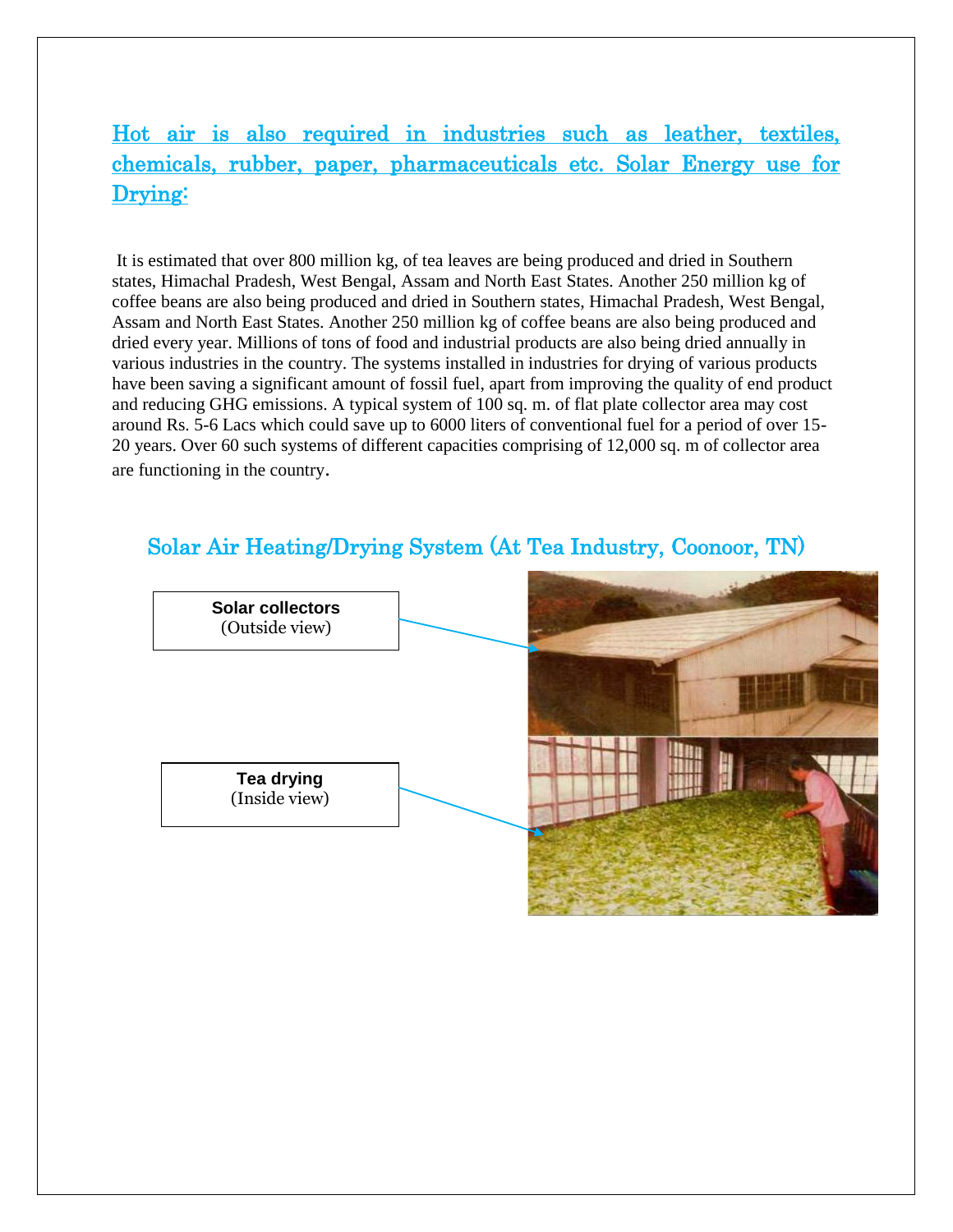## Solar Fish Drying at Fishermen's Association, Vishakhapatnam

**Solar collectors installed at roof (Outside view)**

**Fish drying (Inside View)**



# 100 kW Solar Cooling Plant with PTCs & Triple Effect VAM